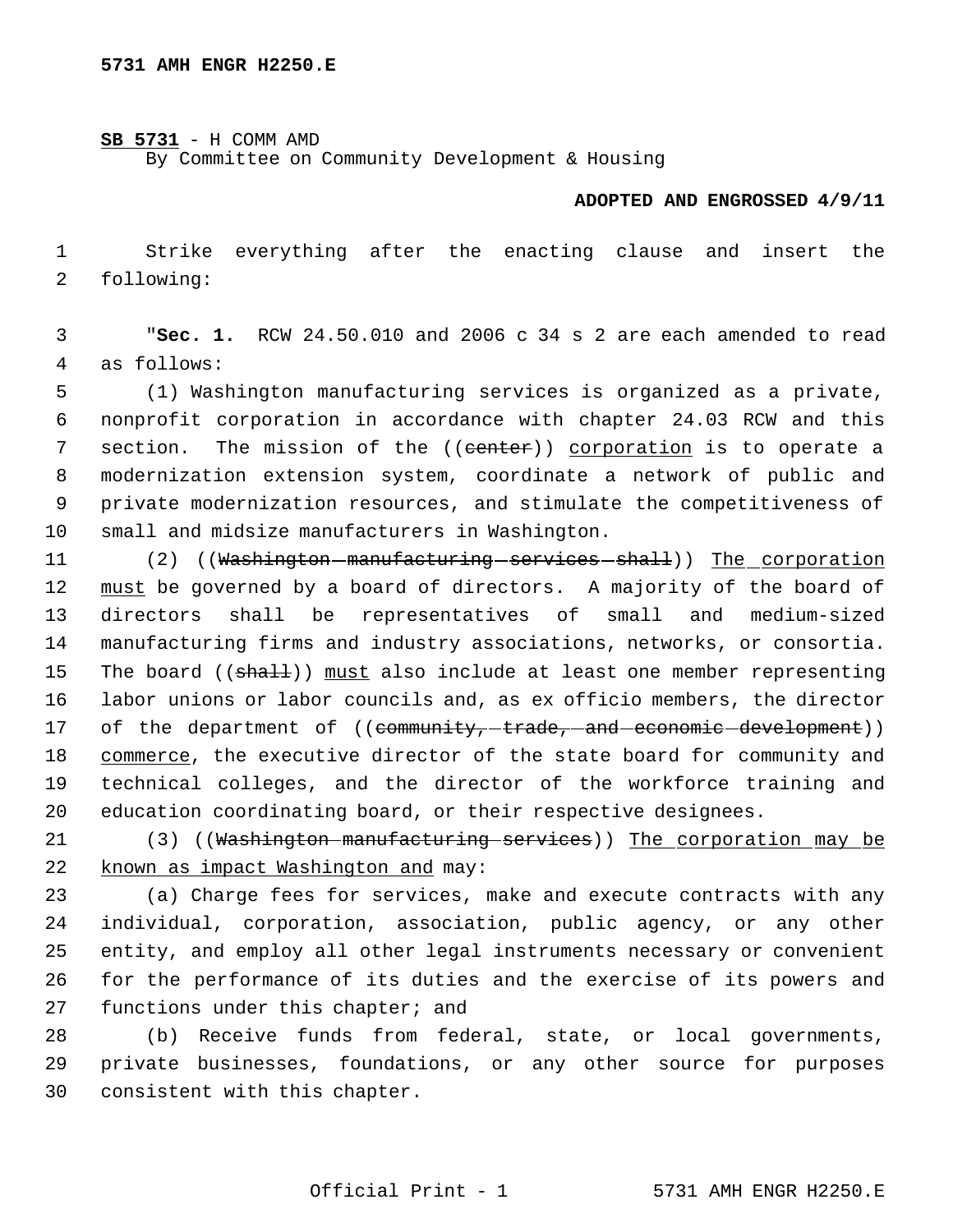1 (4) ((Washington manufacturing services shall)) The corporation must:

 (a) Develop policies, plans, and programs to assist in the modernization of businesses in targeted sectors of Washington's economy 5 and coordinate the delivery of modernization services;

 (b) Provide information about the advantages of modernization and the modernization services available in the state to federal, state, and local economic development officials, state colleges and universities, and private providers;

 (c) Collaborate with the Washington quality initiative in the development of manufacturing quality standards and quality certification programs;

 (d) Collaborate with industry sector and cluster associations to inform import-impacted manufacturers about federal trade adjustment assistance funding;

16 (e) Serve as an information clearinghouse and provide access for users to the federal manufacturing extension partnership national 18 research and information system; and

19  $((\{e\})$   $(f)$  Provide, either directly or through contracts, 20 assistance to industry or cluster associations, networks, or consortia, that would be of value to their member firms in:

 (i) Adopting advanced business management practices such as strategic planning and total quality management;

 (ii) Developing mechanisms for interfirm collaboration and cooperation;

 (iii) Appraising, purchasing, installing, and effectively using equipment, technologies, and processes that improve the quality of goods and services and the productivity of the firm;

 (iv) Improving human resource systems and workforce training in a manner that moves firms toward flexible, high-performance work organizations;

(v) Developing new products;

 (vi) Conducting market research, analysis, and development of new sales channels and export markets;

 (vii) Improving processes to enhance environmental, health, and safety compliance; and

 (viii) Improving credit, capital management, and business finance skills.